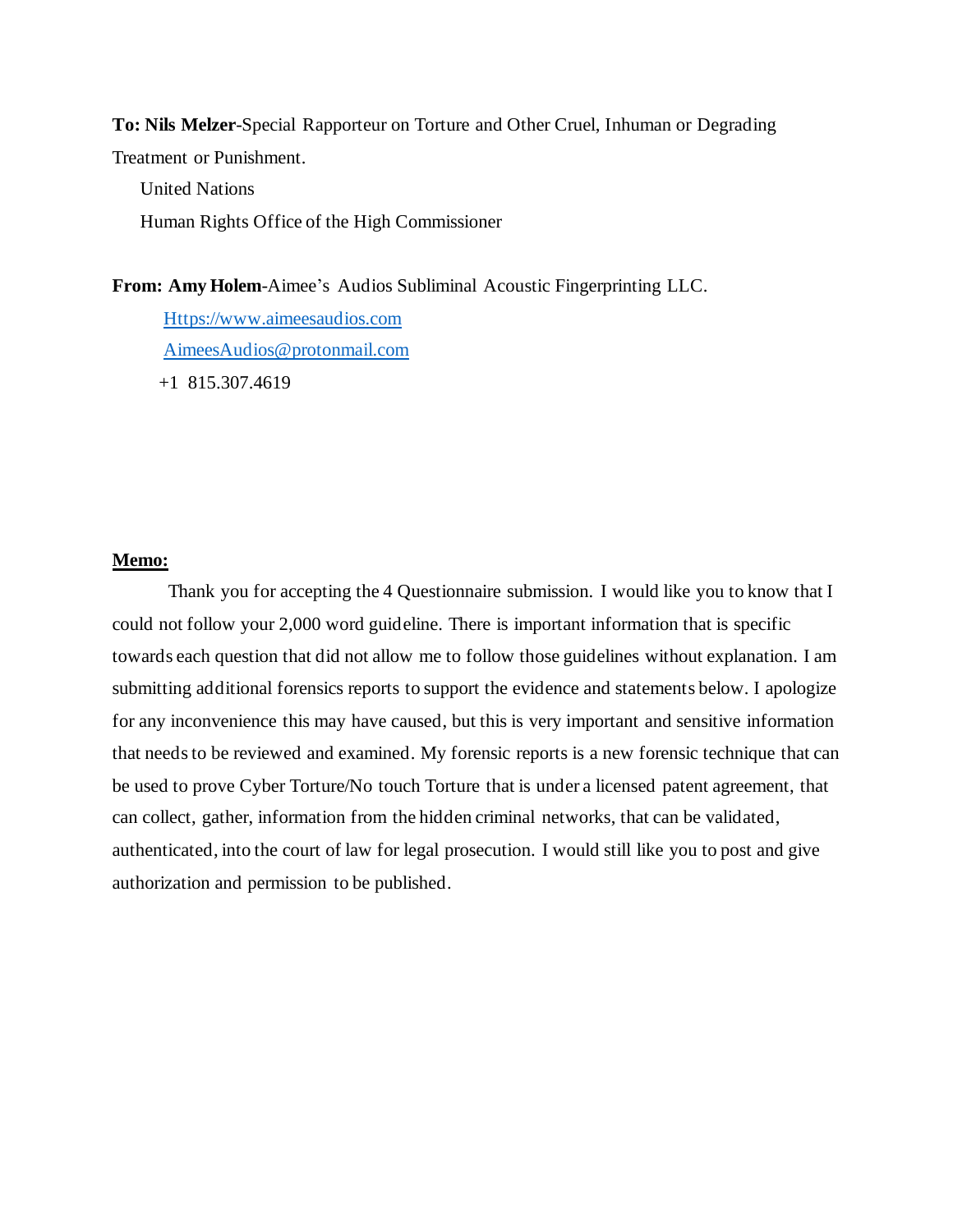# Accountability for torture and Other Cruel, Inhumane or Degrading Treatment or Punishment Thematic Report of the Special Rapporteur on Torture to GA76

# **Questionnaire:**

**1) Challenges to accountability: what are the most important legal, practical, and other challenges that are conductive to the current worldwide accountability gap for torture and ill-treatment?**

a. **Planes and drones with attached weapon systems and radar.** Such craft connect via radio tower signals on a FM bandwidth with signal channel processing. Laws prohibiting abuse of such craft are grossly lacking. This has resulted in civilian populations worldwide experiencing attacks of slow-kill torture in their homes around the clock by military grade weapons. William Binney, former U.S. NSA Technical Director, was subjected to a drone attack at home as tweeted by Dr. Catherine Horton on Dec. 27, 2020, cc. President Donald Trump and Gen. Michael Flynn.

b. **Governments that target individuals with impunity.** The term "targeted individual" originated with U.S. Army. "Department of the Army, United States Army Intelligence and Security Command admits in Freedom of Information Act (FOIA) initially classified SECRET, but then declassified, that they use Microwave Weapons on Targeted Individuals (their words) in both Microwave Heating and Microwave Hearing [Voice to Skull, V2K] that can incapacitate the target or cause harm…" DEPARTMENT OF THE ARMY, United States Army Intelligence and Security Command, Freedom of Information / Privacy Office, Fort George G. Meade, Maryland 20755-5995."

c. **DHS Fusion Center Corruption.** Illegal laws under the 2002 Patriot Act strip citizens of their rights in order to traffick them for experimental cybertorture. Corrupt and falsified dossiers prepared by rogue DHS Fusion Centers falsely and illegally notify all within target's personal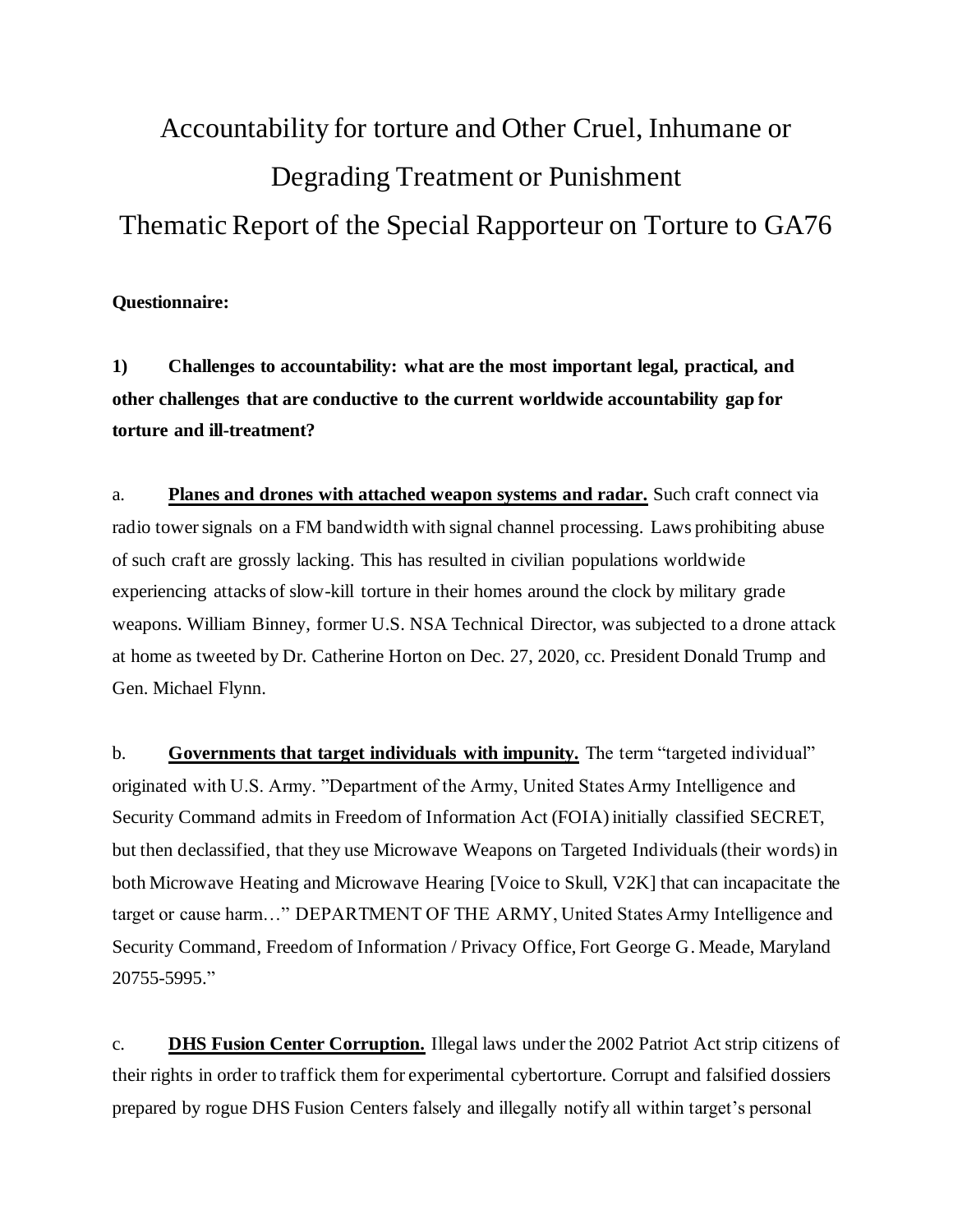and professional sphere that target "is under surveillance and doesn't know it." Fusion centers are hugely committed to mass deception at all levels including the President of the United States and members of U.S. Congress. Within the past year, we have seen the exoneration of General Michael Flynn who suffered imprisonment and financial loss as a result of illicit and false targeting. The actions of Fusion Centers against citizens are illegal. See Judge Trenga's September 2019 ruling that "watchlists" are illegal.

### d. **Targeting programs are the 21st Century killing machines of The Silent Holocaust.**

Targets are trafficked for the express purpose of subjecting them to experimental, nonconsensual torture publicly and privately, from which many die. Citizens in the main are targeted by hacking, organized gangstalking and most criminally by cybertorture. FCC transmissions, signal channeling, Doppler Radar, wiretap act, 5G cell towers, Bandwidth, VOIP, Radio Towers, FM, GPS, GSM, Bluetooth, Wi-Fi, BLElte, COAP, WPAN, 802.11. ac/g/n/b, 802.15.6, 802.11.4, Microwave, Submarine channels, RFID (Radio Frequencies Identification), Sensors, nanotechnology, and IoT devices - are all used to target, intimidate, threaten, harass, stalk, sexually assault, rape, sex traffic, murder, torture victims/suspects/and targets.

e. **Bit Coin and Cryptocurrency Payment Options.** Untraceable money currencies that do not or cannot track and trace criminals.

f. There are no laws on the books for new technology that is in place to protect citizens across the globe. With the use of AI (Artificial Intelligence), Neural Links, VR (Virtual Reality), AU (Augmented Reality), Motion-to-motion, Chorography, BCI (Brain Controlled Interface), HCI (Human Controlled Interface), Data Mining (except the EU with the GDPR), all victims have not given consent.

g. FCC transmissions, signal channeling, wiretap act, 5G cell towers, Bandwidth, VOIP, Radio Towers, FM, GPS, GSM, Bluetooth, Wi-Fi, BLElte, COAP, WPAN, 802.11. ac/g/n/b, 802.15.6, 802.11.4, Microwave, Submarine channels, RFID (Radio Frequencies Identification), Sensors, nanotechnology, and IoT devices, are all used to target, intimidate, threaten, harass, stalk, sexually assault, rape, sex traffic, murder, torture victims/suspects/and targets.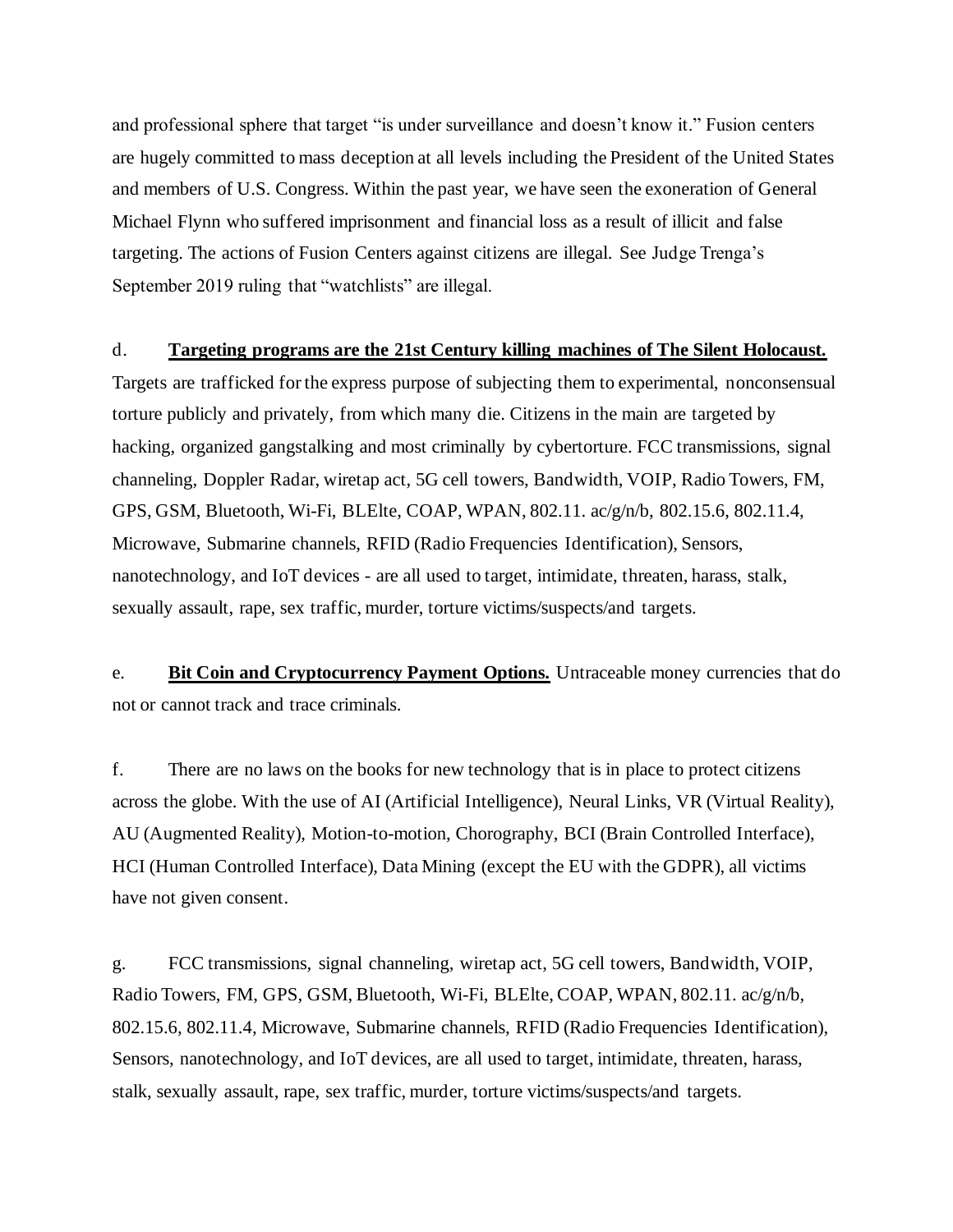h. The medical Industry is not willing to examine victims nor provide accurate reports and information to them.

i. The pharmaceutical companies control use of medical treatments by prescription and eliminate all other forms of legitimate and efficacious treatments.

j. **Rigging of court cases against targeted Individuals.** Court justices are blackmailed and bribed to rule against target filing an official case against law enforcement departments, criminals, or request information for use in court. Targets are denied by judges without review of the evidence.

k. **Freedom of Information (FOIA) requests.** Targets are denied proper response to FOIA requests, a further violation of Constitutional rights. If FOIA request is responded to at all, the information received has been redacted, deleted, covered up, altered, and or modified in order to hide criminal activity of guilty government agencies and NGOs. Videos and audios are blacked out.

l. **Data Mining for Illicit Purposes against Citizens.** Elites, Big Tech and federal agencies, collect data and information from individuals and sell bio-censored data across the globe for use against their populations.

m. Energy Efficiency act, Patriot Act, Espionage Act, Red Flag Laws.

**2) Functions, forms, and levels of accountability: Please identify, explain, distinguish, or compare the different functions (e.g., punitive/reparative, or proactive/preventative etc.) forms (e.g., Legal, political, economic, or social etc.) and levels (e.g., individual, collective, institutional, State etc.) of accountability for torture and ill-treatment.** 

a. **Levels of Accountability are Non-Existent.** In a word, levels of accountability for perpetrators of cybertorture are non-existent. From government agencies and corporate entities to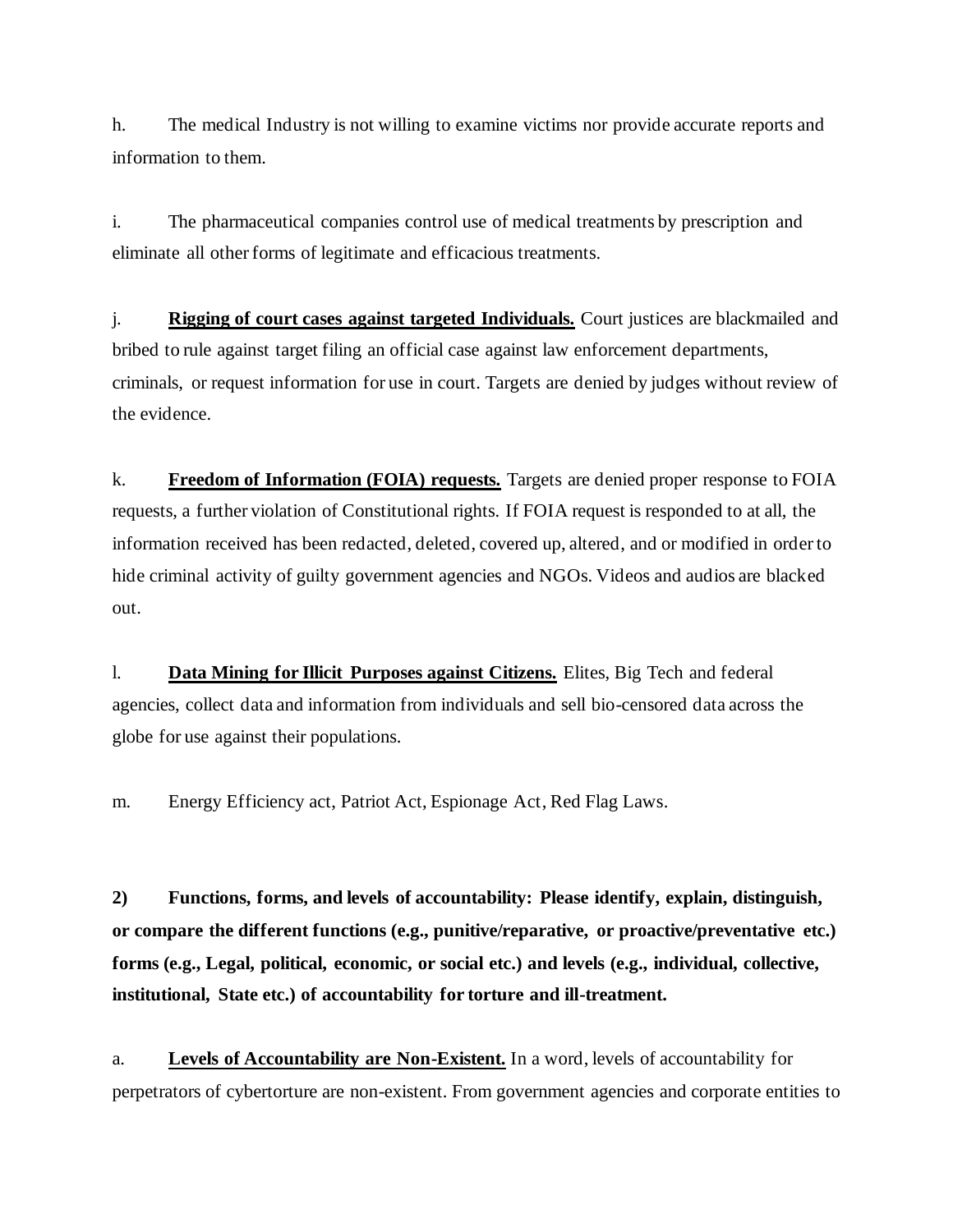all individuals in target's past and present life to the daily gangstalking of target by vehicles with government plates and street thugs, targets are subjected to vicious cycles of repeated dismissal, harassment, obstruction and cybertorture. The majority of non-targeted person in target's life are contributing to one or more of above illegal or non-justifiable means of harming target physically, emotionally, and financially. Imagine the cost to taxpayers to contact a target's entire sphere of influence - family, friends, employer, colleagues and all businesses or individuals with whom target interacts each day. Non-targets may be unaware that the end goal of "the targeted program" is the demise of the target. Non-targets may falsely and ignorantly believe their personal participation in targeting is contributing to the greater good of the country.

b. **Targeting programs are designed to slow-kill targeted individuals.** Targeting for death can only exist in the current vacuum of absent accountability and an uninformed public in denial. Originators and perpetrators of targeted programs intend for target to die from effects of slow-kill torture, or to lead target to hopelessness and self-suicide. This can be seen in one ex. of my analysis of a client's computer recording in which key words uttered by perpetrators are "kill her" and "killing her." Target is kept on an endless treadmill that denies resolution or path of completion until perpetrators successfully ends the target's life. The effects of slow-kill torture maintain the body in a perpetual state of inflammation thereby causing eventual death by organ failure, very difficult to trace. The perpetrators' neat, clean, murder weapon of choice. And, effective for those with a hidden depopulation agenda.

c. **Law Enforcement Accountability and Psychological Warfare.** Targets who attempt to file a police report are denied. Law enforcement refuses claims of targets and may mock target with responses such as "Who are you to be hacked, followed, or stalked. You are no one, no one cares about you." Or, officer may say mockingly "maybe it is the government" while laughing in target's face. Officer may advise target to obtain mental health treatment or attempt to force commitment of target to an institution. Law Enforcement also denies requests to Department of Homeland Security departments. Targets requesting a detective are told to work through a street officer without proper training or education, who also refuses to file a report or attempts to commit target to an institution. Further, law Enforcement authorizes agencies (Veteran's Administration), political groups (Antifa) neighborhood watch groups, even criminals (drug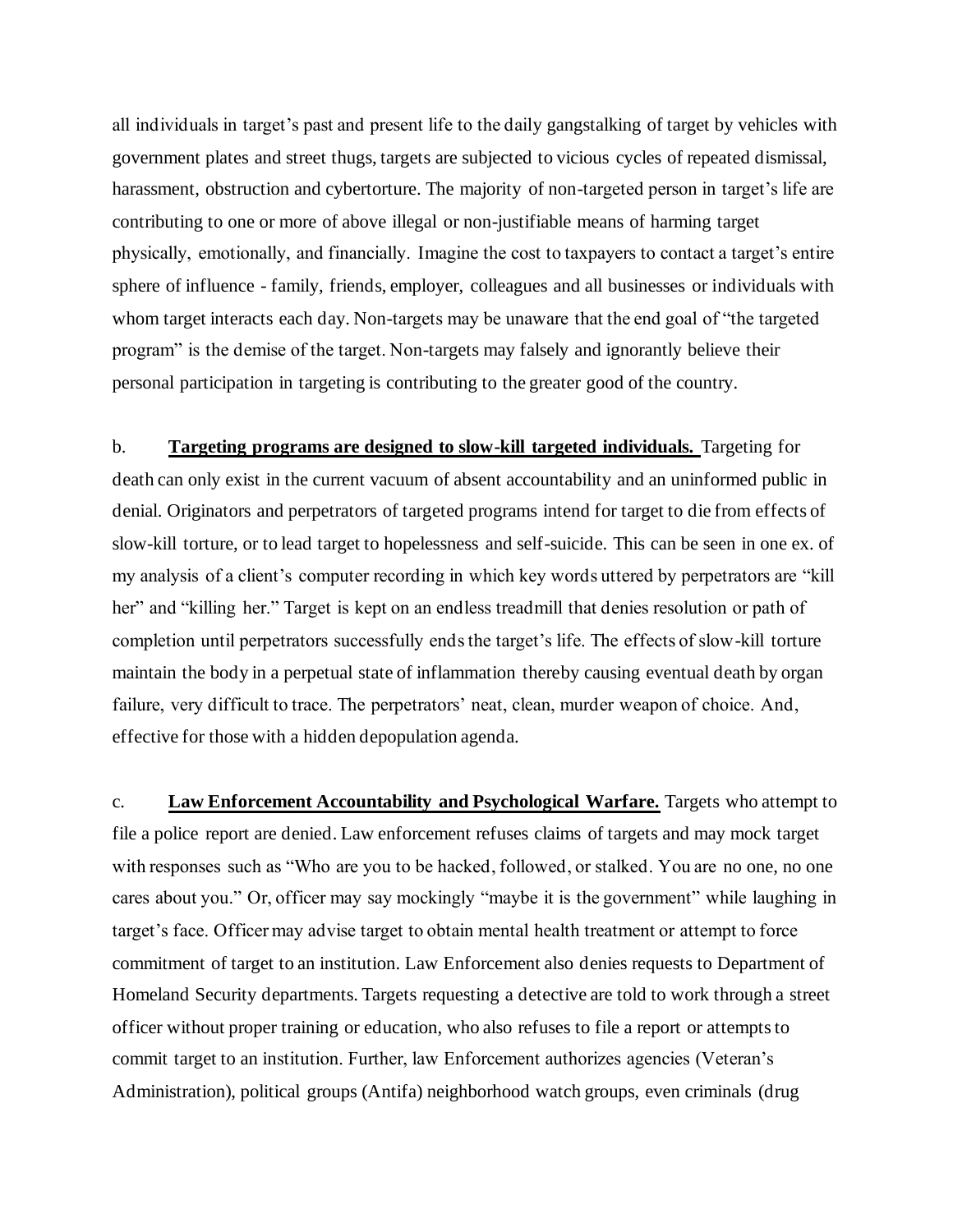dealers) to harass, stalk, intimidate, and create fear in target. Target is manipulated using programmable keyboards which install voices of family members or children and/or noises, sounds etc. into the brains to manipulate the thought process. This is a form of psychological warfare, creating issues at work and home, and leading to homelessness, job loss, and isolation without recourse.

d. **City, County and State Accountability.** Targets with proper professional support for their claims will also be advised the matter is out of the jurisdiction of the local authorities (police). Target will then be advised by County sheriff's office that the matter must be handled by the State. The State police continue the run-around advising they cannot act without receipt by mail of a written report from local level. On retuning back to local police, target is advised that a report will be provided to detective, however the detective never follows up with target regarding their evidence. Ultimately target's right to an investigation is denied when the promised report is never filed or delivered to detective. State attorneys dance to the same nonsense when contacted by target about incidents of harassment. The state attorney will refuse to act and send target back to local police with the repeated insulting advice to file a local report.

e. Targets who request a City Council hearing or meeting with Chief of Police or Mayor are denied and advised to schedule an appointment. When attempting to schedule, target is then advised that earliest appointment availability is 6 months out. Upon arriving for this appointment, target is advised their meeting was cancelled due to other office priorities and target must set another appointment. The nonsense rotation of appointments and cancellations continue ad infinitum as further harassment and obstruction of target's rights. Letters from targets state officials, representatives and Governors are ignored.

f. **Federal Government Accountability.** Letters from targets to federal officials including members of U.S. Congress are ignored. Thus, complainants do not receive a return response. The respective receptionist will advise, "sorry we only speak to our constituents." On confirmation of constituency and further inquiry, the response to target becomes, "Sorry, but that's not the right constituent," i.e., a constituent is defined as someone who has donated above "X" dollar amount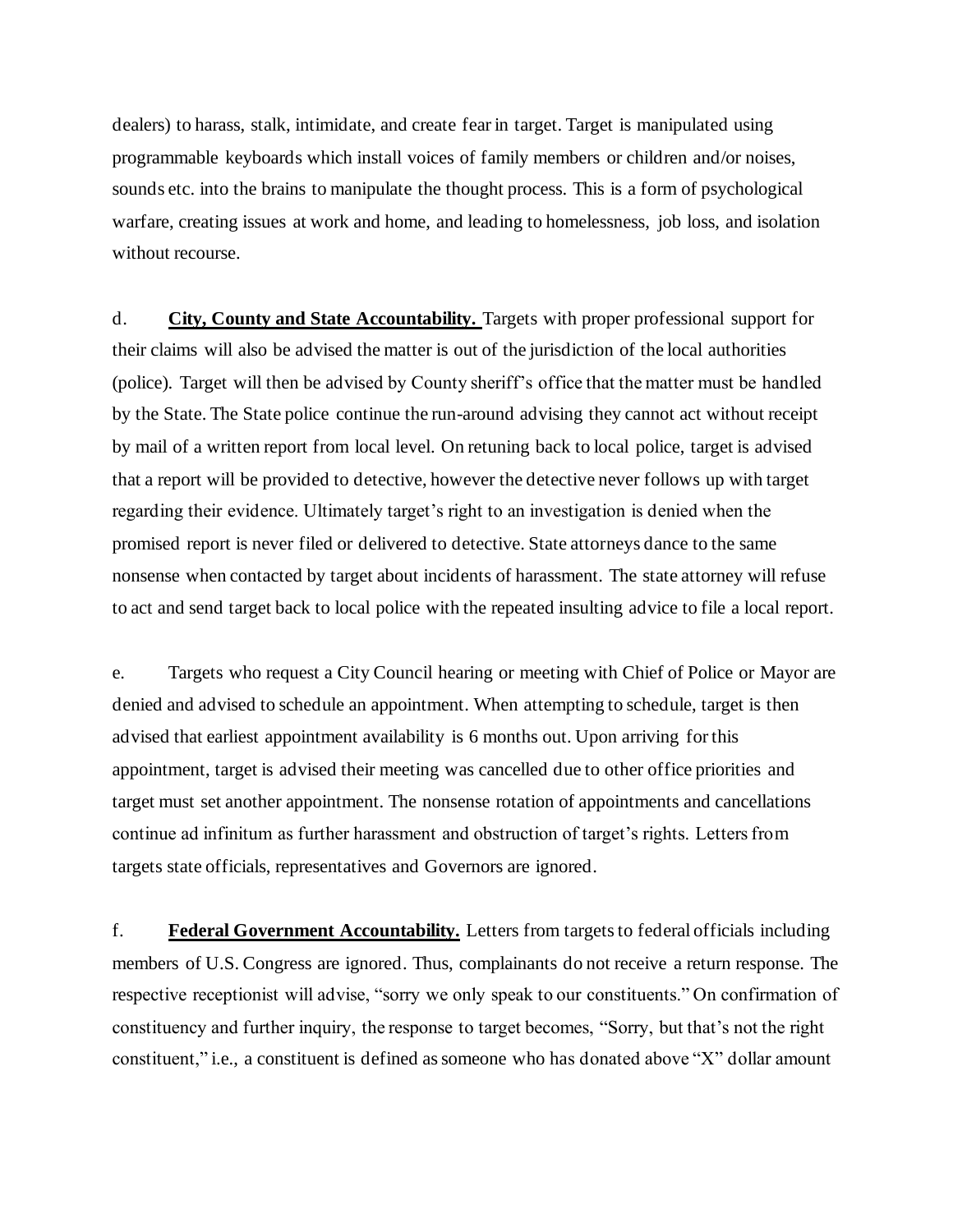g. **Federal Bureau of Investigation (FBI) Accountability**. The FBI regularly prevents target from filing a report or refuses to connect target with appropriate agent. They may lie advising target that agent is not available and advise to call FBI hotline. The hotline agent, however, does not engage appropriate questions or conversation to document target's evidence or information.

h. **Medical Institutions, Tests, Diagnoses and False Diagnoses.** Hospitals will purposely cancel appointments, perpetrate false results and medical reports, and deny proper medical attention. A target with spinal injury in the 3rd, 4th, and 5th lumbar scoliosis scheduled an X-ray of the back with Veterans' Administration. See Forensic Report attached separately. The radiologist scanned top of the back but denied the lower extremities, advising that scoliosis does not occur in the lower lumbar. The radiologist refused to X-ray all lumbar locations thus denying patient the right to proper treatment. Target was forced to to wait another 6 months for a second appointment, incurring twice the costs, insurance claims, gas, plus time and energy off work to obtain a proper medical scan and treatment that should have been obtained at first scan.

i. **Doctors also force targets into mental institutions or psychiatric analysis.** In the U.S. psychiatrists are brought in when target is forced into a court setting, despite being wrongly accused or falsely arrested. In the medical arena as with local, county, state and federal authorities, we find similar tactics of harassment and obstruction of target's data collection that would 1) document evidence of targeting and torture, 2) provide remedy under the Constitution, and 3) provide proper medical treatment.

j. **Attorneys and Court System.** Lawyers are not willing to file subpoenas, warrants, affidavits, FOIA requests, for legal and court purposes on behalf of targets. Lawyers advise they cannot talk to targets or answer questions. Lawyers are afraid to take a stand against crimes of federal agencies, law enforcement, or deal with "conspiracies." Targets are denied lawyers and legal consultations or review of evidence by the court system. Judges deny all requests within the court setting. Victim is left without recourse or right to take perpetrator criminals to court.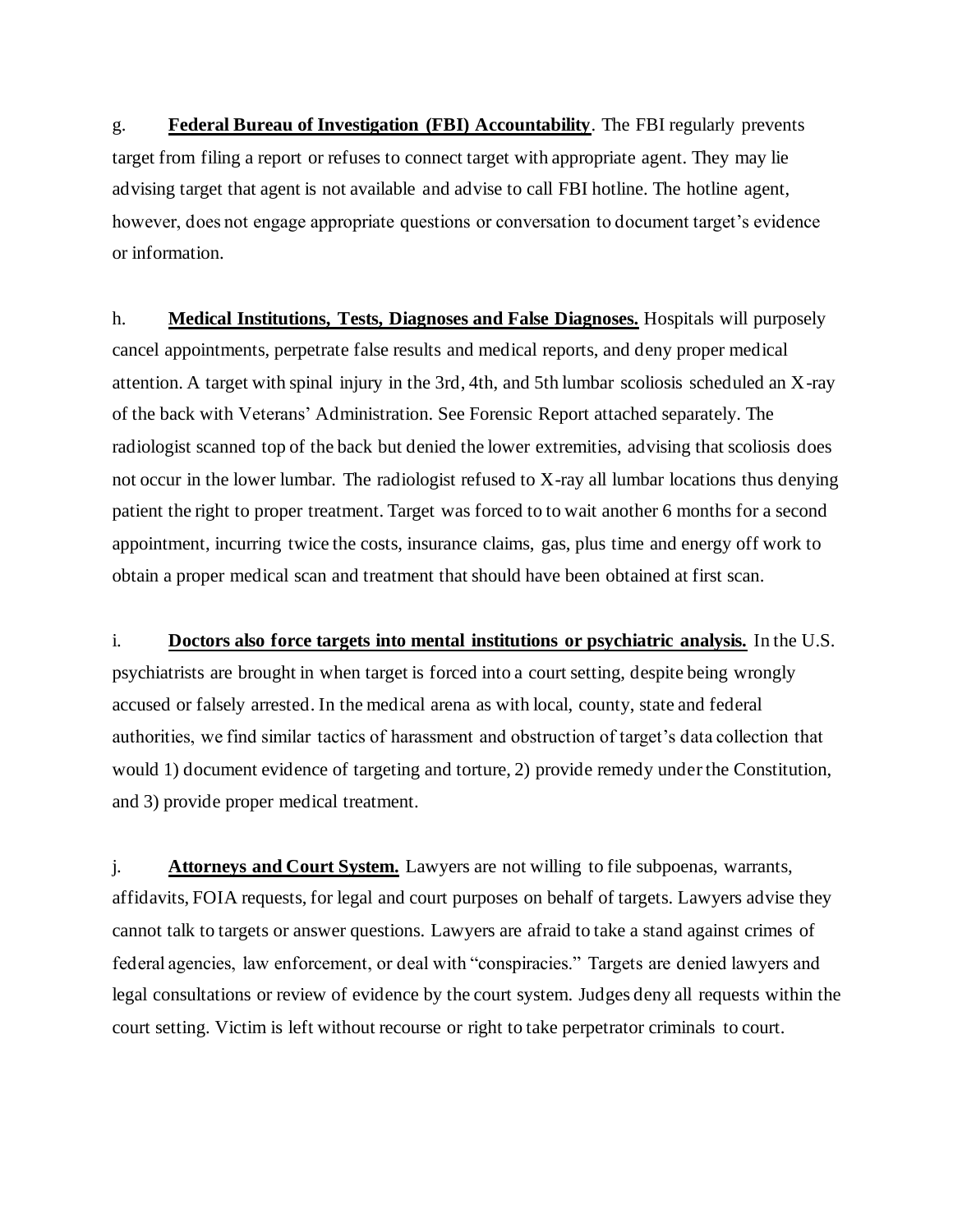k. Statements above can be verified with recorded phone conversations, recorded audios, recorded videos, certified letters, and email.

l. **Permanent Harassment and Obstruction.** The target is viciously thrown into a cycle of repeat motion and scenarios designed to harass, prevent resolution, and ensure their perpetrators remain free despite horrendous crimes. False and fabricated dossiers prepared by fusion centers are submitted to an estimated 18,000 public and private agencies, affiliations, groups, organizations, corporations, and industries. This conspiracy of access denies target of all recourse. Targets may exhaust their funds or lose ability to pursue freedom physically, emotionally, or financially from the torture and malicious attacks that are the Silent Holocaust. For years and decades, targets are forced to endure / watch their own targeting before their eyes and often the targeting of family and children, as they survive day to day in pain perpetrated by a rogue, rigged government system that traffics targets for nonconsensual torture

# **3) Rights of Victims: who should be recognized as a victim of torture and ill-treatment, and what are-or ought to be victims' procedural and substantive to have access to and/or participate in accountability processes and mechanisms?**

• All rights of victims subject to hacking, organized gangstalking and cybertorture should be recognized. Targeting involves a 3-pronged attack: 1) hacking devices and 2) gangstalking are prelude to 3) cybertorture of target. Targeted victims entitled to victim's rights may be discovered in at least four ways: forensic analysis, medical diagnoses, medical tests, and other technology measurement techniques.

• **Forensic Analysis Through my company, Aimee's Audios,** I have conducted over 300 Subliminal Acoustic Fingerprinting (SAF) Forensic Analysis Reports for victim-targets. This process provides multiple avenues, approaches and techniques to determine who is, and is not, a victim of hacking, organized stalking and/or cybertorture. Subliminal Acoustic Fingerprinting Forensics (SAF) is a means to 1) strip audio, video and phone conversations, 2) hear perpetrator conversation, and 3) pick up signals used to torture victim.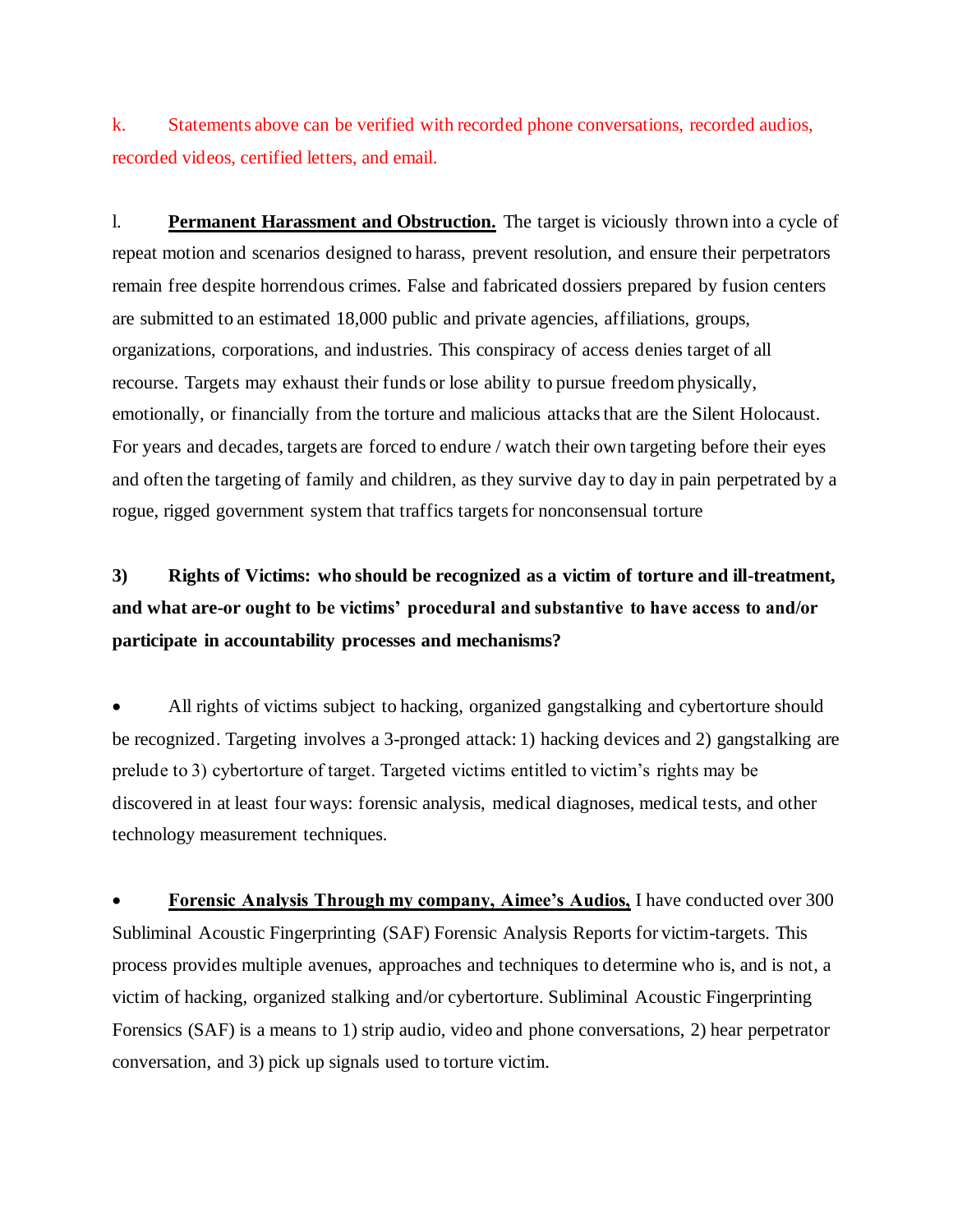• **Cyber tortured targets** may not recognize the full extent of their exposure let alone the identities of their attackers. Criminals hack target's electronic devices for purposes of tracking, tracing, monitoring communications, surveillance and cybertorture. Perpetrator signals communicate with victim and other associates of organized torture against victim. Identification of targets and perpetrators can be determined by the Subliminal Acoustic Fingerprinting (SAF) forensic analysis process. SAF is an assured method to prove victim's torture by electronic weapons, non-lethal weapons, and electronic devices.

1) Individuals whose devices display the frequencies of hacker/stalker telecommunications contained within target's audios, videos, and phone conversations prove targeting by hacking, harassment, cybertorture, more.

2) Individuals whose devices do not display frequencies of hacker/stalker telecommunications within audio, video, and phone conversations are typically not subject to targeting as of the date of respective recordings.

• **Medical Diagnoses** Cyber tortured individuals may be medically diagnosed with Parkinson's, Morgellons Disease, Schizophrenia, Paranoid Delusional, Depression, Anxiety, Muscular Sclerosis, Tinnitus, Sleep Apnea, Sleep Deprivation, Phobias, Muscle Spasms, Migraines, Seizures/ Epilepsy, Sleep Walking, Paralysis, Cancer, Loss of Balance, Tissue and Nerve Damage, Brain Damage, Vertigo, Restless leg syndrome, Ptosis of the Eye/Rapid Eye Movement, Brain Fog, Tremors, Alzheimer's, Narcolepsy, Irritable Bowel Syndrome (IBS), Malaise, Diabetes, and even Nausea.

The symptoms of these diseases can be caused by harmful energy weapons attacking and directly connecting to the body, producing the frequencies of disease. For ex. microwave energy produces radiation. The constant attacks to target's body via directed energy weapons (DEWS) connect through the brain, traveling down spine and nervous system, Parkinson's, Cancer, Multiple Sclerosis.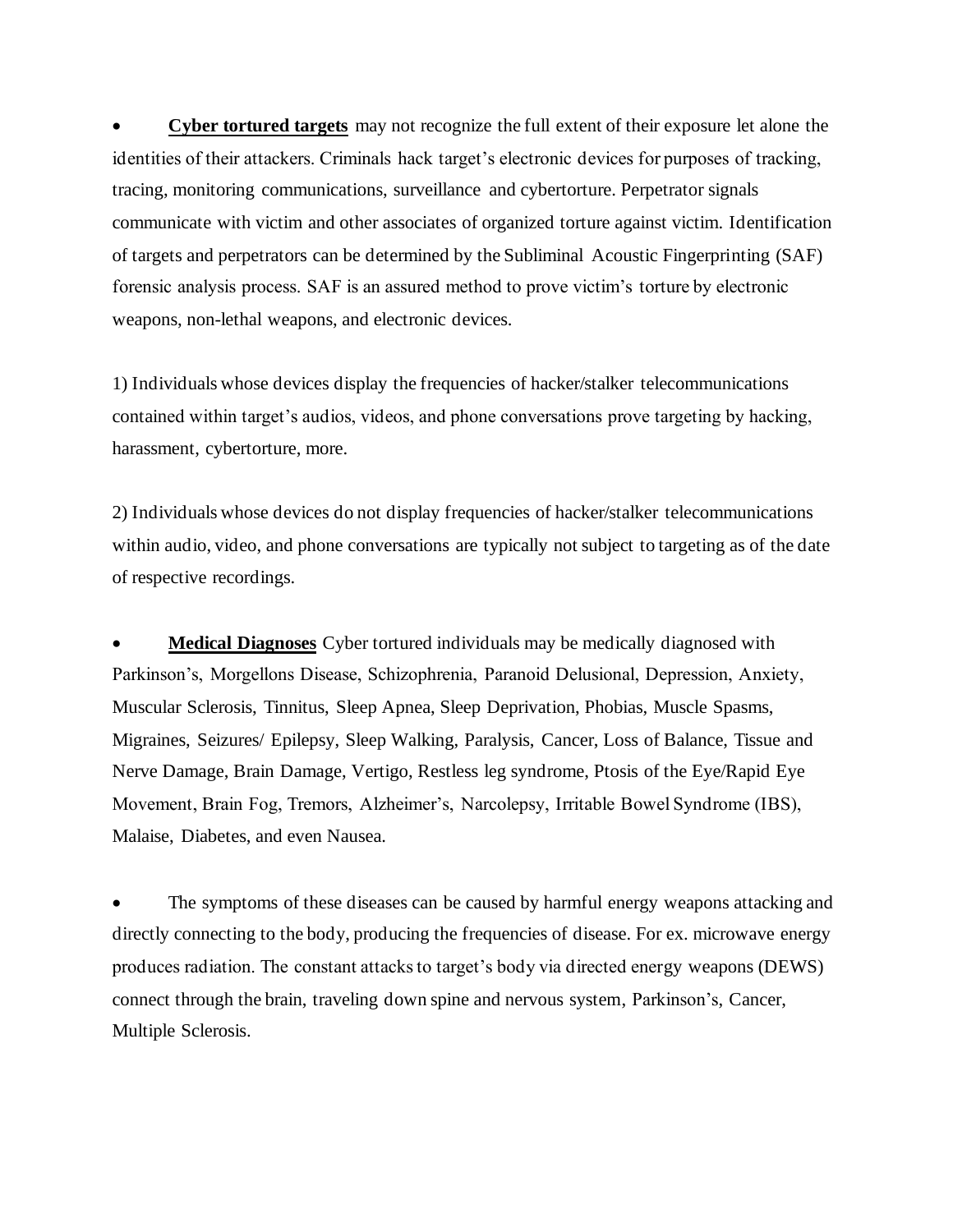• One perpetrating company can target up to 3,500 victims simultaneously within one vicinity, equivalent to 350, 000 people. Multiple 350,000 people by every country worldwide. It is by far an easy calculation that 1 million plus victim-targets are cyber tortured around the clock with symptoms that lead to false medical diagnoses.

## **Medical Tests**

Results of medical tests such as follow also demonstrate a targeted individual with rights of victims:

a. **FMRI** whole body scans with and without contrast. This will prove any abnormalities or damage done to the brain by non-lethal weapon systems, electrical devices, and electronic weapons. The FMRI can pinpoint the active locations of the non-lethal/ lethal weapon systems, frequencies that are connected either through a transmitter, receiver, sensor, beam, stream, audio tracker, within the brain. It is proven within the courts that a patient who has schizophrenia, will have damage in a specific location. If there is no damage to the brain within the location then they are a victim/target of cyber torture.

b. **Full body X-ray**. Determines such factors as implants, microchips, or sensors within the body.

c. **Blood Analysis.** Electronic weapons, electronic devices, non-lethal and lethal weapons alter victim's body. Test results will display high lipids, low salt, high cholesterol, radiation levels, poisons, heavy metals, and nano technology. A simple blood test and analysis indicate electron count in blood cells and prove the paramagnetic in blood cells, with conjunction to the non-lethal weaponry being deployed against target. This will also help prove victim is tortured through organized torture and cybertorture.

d. **RF detectors/Handheld RF Frequency Detectors**. Investigate radio frequencies that violate FCC and EPA regulations. 90% of targets can run a RF detector over the body and react to specific locations such as: Back of Head, behind the Ears, Eyes, Mouth, Throat/Neck, Shoulders, Elbow, Wrists, Stomach, Knees, Ankles, and Phalanges. All major control functions that the Brain connects to multiple nervous symptoms.

e. **ELF-EMF Field meter.** .1 – 199.1 gauss

## f. **Wireless UHF RFID scanner, reader, writer**

**g. Toxicology report**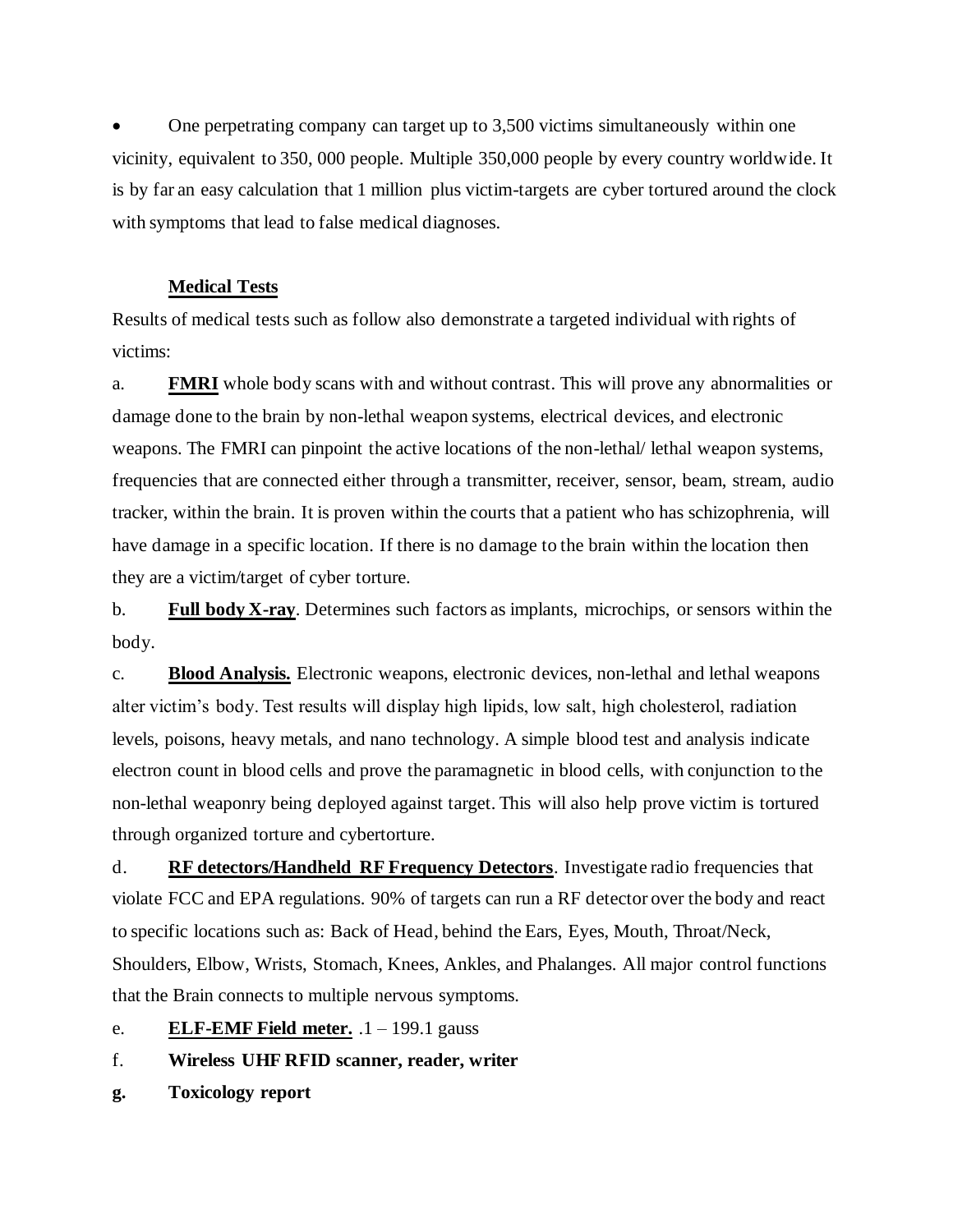- **h. Handheld metal detector**
- **i. Portable spectrum analyzer 3g and 6g**
- **j. H-Scala Testing**
- **k. H-SCADA Testing**
- **l. 3 in one digital dental CT scan.**

**Technology Measurement Techniques** Combined technology techniques that prove hacking, organized gangstalking and/or cybertorture indicate individuals entitled to rights of victims:

a. "Network Analyzer" will pick up lower and higher frequencies.

b. "Spectrum Analyzer" will show the signals that are being used on the victim of organized torture.

c. "RF spectrum" can run an analysis and pick up electromagnetic radiation and the respective wavelengths.

d. "Computer technicians" investigate if a victim's phone, computer, laptop, or tablet has been hacked into or being traced and monitored. The technicians can trace signals and addresses to locate the perpetrators and criminals.

e. "Subliminal Acoustic Fingerprinting Forensics " It has been proven once the audio, video and phone conversation is stripped the victim can hear the perpetrators and pick up the signals that are being used to torture the victim. The perpetrators use this to communicate with the victim and other associates of the organized torture against the victim. This is an assured way to prove that the victim is being tortured by electronic weapons, non-lethal weapons, and electronic devices. Along with audio surveillance the special task force can analyze a phone conversation and hear the perpetrators on the other end of the phone conversation.

f. Task force can locate and track and Triangulate a signal to locate the perpetrators or criminals.

g. "Flight Pattern/Drone surveillance" Organized Torture use different techniques to harass, destroy, invade, stalk, assault, and torment the victim. If drones are being used to carry out organized torture, there must be laws set in place to assure the victims safety.

h. "Camera surveillance/Body Camera's" will be put up as security measures for the victims of organized torture. With a monitoring system to evaluate any harassment by the perpetrators or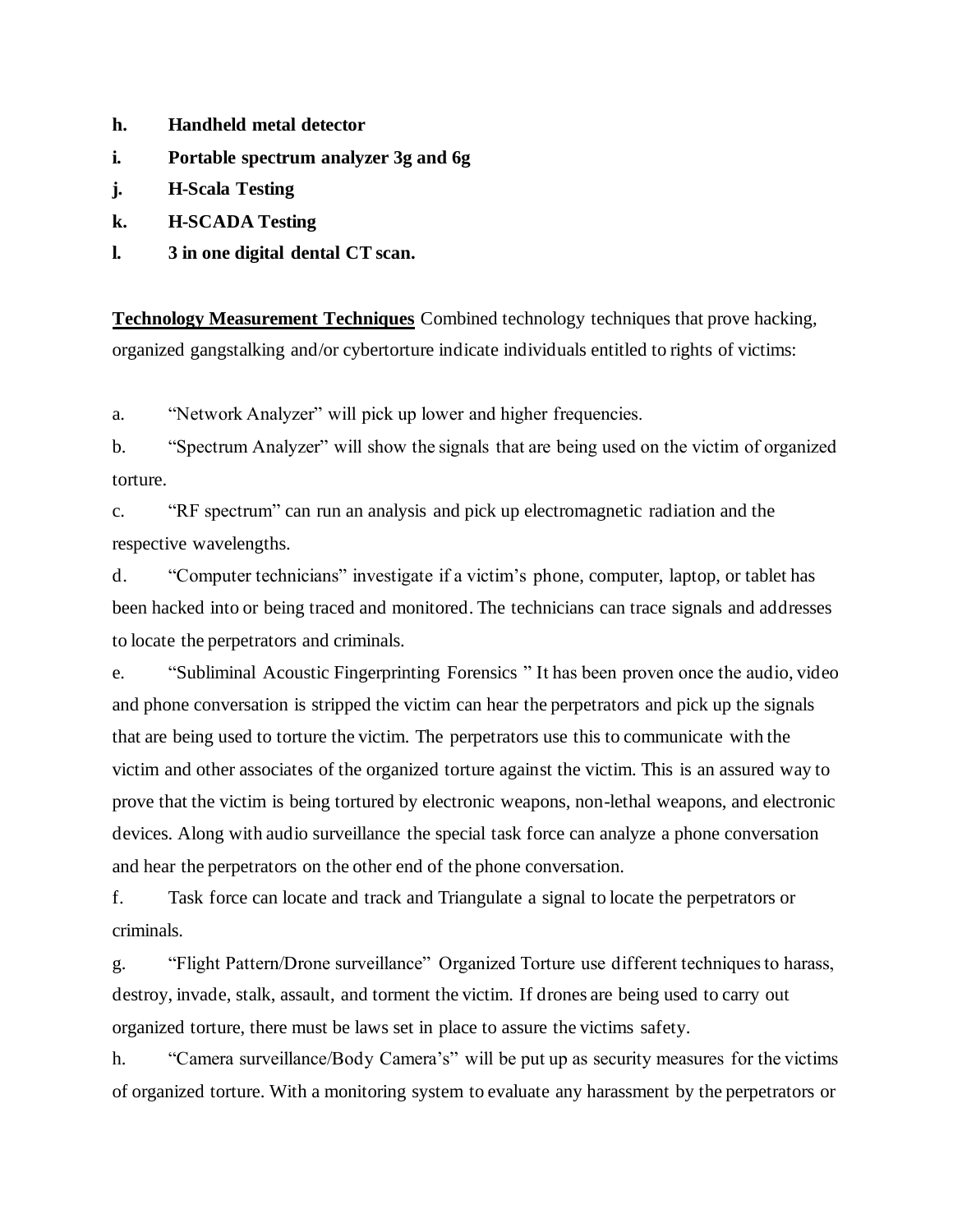criminals. Perpetrators and criminals often break into homes of their victims and remove items, destroy property, destroy vehicles, and harass pets. The monitoring system will catch the perpetrators in action and will be able to prosecute in a legal manner.

i. UV light- 385 nanometers-400 nanometers

j. LED light on the computing devices will create Vertical hum bars with all the electronics and prove Hacking of all IoT devices, Electronic Devices, and Computing Devices.

k. Night Vision Scope- that can pick up the drones during the nighttime.

l. See Forensic Report that is attached separately.

**4) Recommendations: Based on your experience and/or analysis of accountability in (2) AND (3) above, what are the most effective mechanisms/measures and/or good practices that can or should be taken to respond to the challenges you identified in (1) to ensure accountability for torture and ill-treatment worldwide?** 

A proper definition of cyber torture should be applied to create laws to protect targets/victims with the use of weapon systems:

**Cyber Torture:** Any political party, agency, department, third party contractor, military, company or non-profit organization, shall not use weapons of psychological warfare, non-lethal weapon systems, lethal-weapon systems, electronic devices, with the use of waves, beams, streams, pulses, frequencies, or signals, or the use of video surveillance systems, streaming, data mining technology with Artificial Intelligence capabilities, camera systems, or use of any IoT devices, be allowed to torture, sexually assault, rape, molest, social engineer, stalk, harass, intimidate, physically harm, use psychological warfare, or sex traffic, children, women, men or any living human being by means of AI, AU, VR, BCI, HCI, and neural links systems shall not be permitted or authorized for any reason.

### **Laws must be enacted, and existing laws changed to be able to:**

a. Protect citizens worldwide from technology already in use, i.e. AI (Artificial Intelligence), Neural Link, VR (Virtual Reality), AU (Augmented Reality), Motion-to-motion,